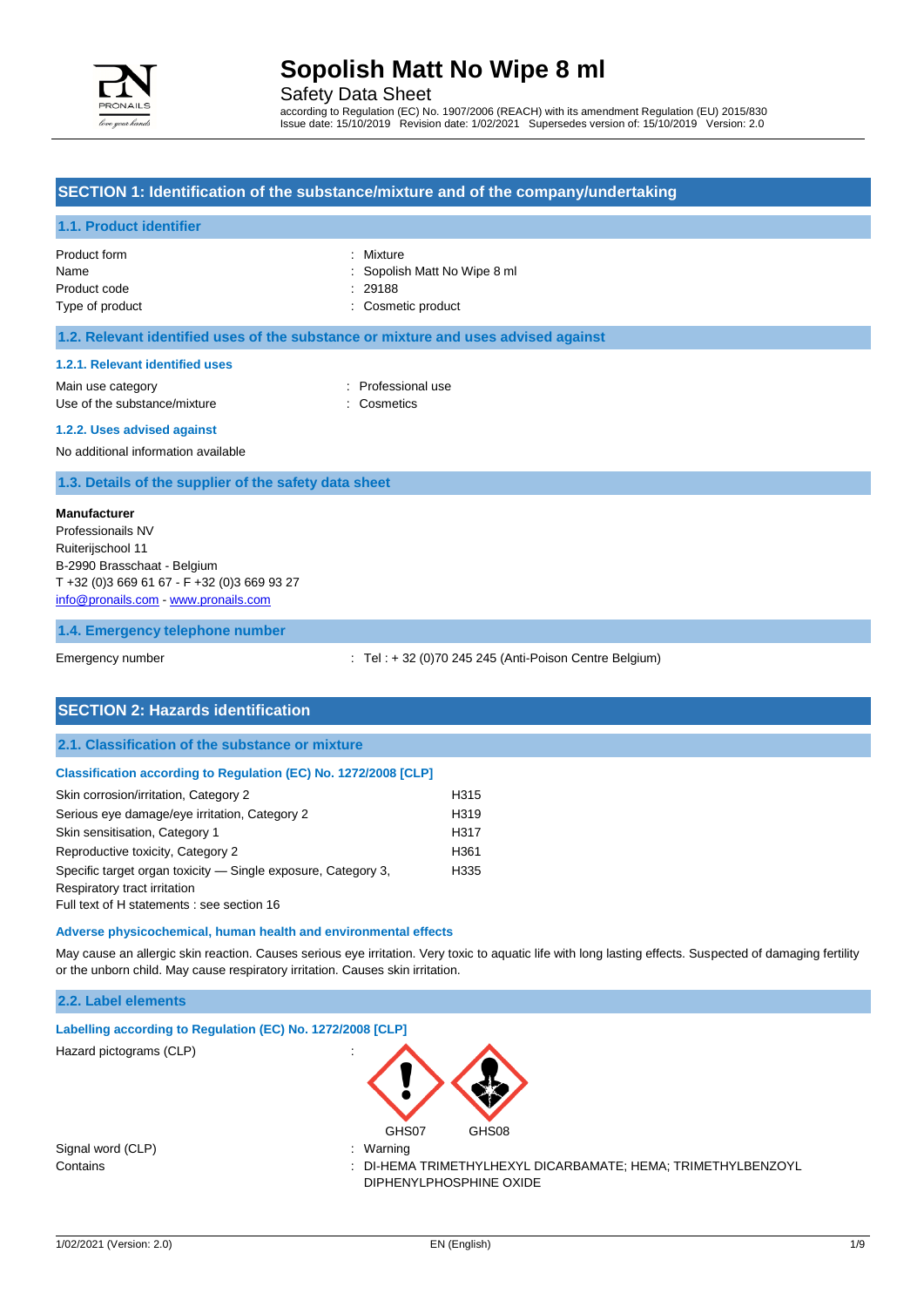Safety Data Sheet

according to Regulation (EC) No. 1907/2006 (REACH) with its amendment Regulation (EU) 2015/830

| Hazard statements (CLP)                                                                     | : H315 - Causes skin irritation.                                                        |
|---------------------------------------------------------------------------------------------|-----------------------------------------------------------------------------------------|
|                                                                                             | H317 - May cause an allergic skin reaction.                                             |
|                                                                                             | H319 - Causes serious eye irritation.                                                   |
|                                                                                             | H335 - May cause respiratory irritation.                                                |
|                                                                                             | H361 - Suspected of damaging fertility or the unborn child.                             |
| Precautionary statements (CLP)                                                              | : P201 - Obtain special instructions before use.                                        |
|                                                                                             | P261 - Avoid breathing vapours.                                                         |
|                                                                                             | P264 - Wash hands thoroughly after handling.                                            |
|                                                                                             | P280 - Wear eye protection.                                                             |
|                                                                                             | P308+P313 - IF exposed or concerned: Get medical advice/attention.                      |
|                                                                                             | P312 - Call doctor if you feel unwell.                                                  |
| Labelling according to: exemption for inner packaging where the contents do not exceed 10ml |                                                                                         |
| Hazard pictograms (CLP)                                                                     |                                                                                         |
|                                                                                             | GHS08                                                                                   |
| Hazardous ingredients                                                                       | : DI-HEMA TRIMETHYLHEXYL DICARBAMATE; HEMA; TRIMETHYLBENZOYL<br>DIPHENYLPHOSPHINE OXIDE |
| 2.3. Other hazards                                                                          |                                                                                         |

No additional information available

## **SECTION 3: Composition/information on ingredients**

### **3.1. Substances**

#### Not applicable

### **3.2. Mixtures**

| <b>Name</b>                                        | <b>Product identifier</b>                                                 | $\frac{9}{6}$ | <b>Classification according to</b><br><b>Regulation (EC) No.</b><br>1272/2008 [CLP] |
|----------------------------------------------------|---------------------------------------------------------------------------|---------------|-------------------------------------------------------------------------------------|
| DI-HEMA TRIMETHYLHEXYL DICARBAMATE                 | (CAS-No.) 41137-60-4                                                      | $50 - 75$     | Skin Irrit. 2, H315<br>Eye Irrit. 2, H319<br>STOT SE 3, H335                        |
| <b>HEMA</b>                                        | (CAS-No.) 868-77-9<br>(EC-No.) 212-782-2<br>(EC Index-No.) 607-124-00-X   | $25 - 50$     | Eye Irrit. 2, H319<br>Skin Irrit. 2, H315<br>Skin Sens. 1, H317                     |
| HYDROXYCYCLOHEXYL PHENYL KETONE                    | (CAS-No.) 947-19-3<br>(EC-No.) 213-426-9                                  | $5 - 10$      | Eye Irrit. 2, H319                                                                  |
| TRIMETHYLBENZOYL DIPHENYLPHOSPHINE<br><b>OXIDE</b> | (CAS-No.) 75980-60-8<br>(EC-No.) 278-355-8<br>(EC Index-No.) 015-203-00-X | $5 - 10$      | Repr. 2, H361f                                                                      |
| <b>SILICA</b>                                      | (CAS-No.) 7631-86-9<br>(EC-No.) 231-545-4                                 | $5 - 10$      | Not classified                                                                      |

Full text of H-statements: see section 16

| IF exposed or concerned: Get medical advice/attention.                                                                                |
|---------------------------------------------------------------------------------------------------------------------------------------|
| : Remove person to fresh air and keep comfortable for breathing. Call a poison center or a<br>doctor if you feel unwell.              |
| : Wash skin with plenty of water. Take off contaminated clothing. If skin irritation or rash<br>occurs: Get medical advice/attention. |
|                                                                                                                                       |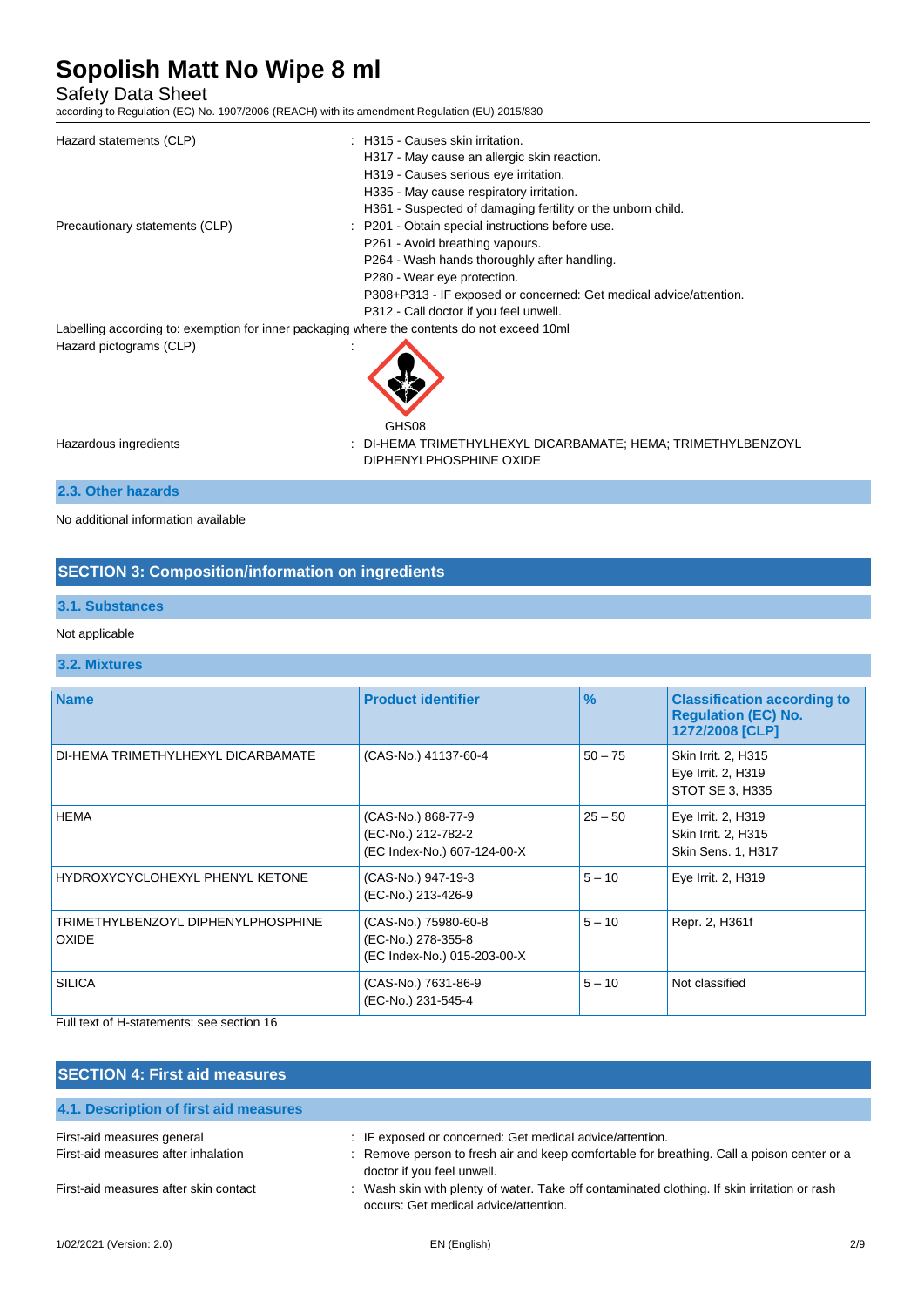## Safety Data Sheet

according to Regulation (EC) No. 1907/2006 (REACH) with its amendment Regulation (EU) 2015/830

| First-aid measures after eye contact<br>First-aid measures after ingestion                                     | : Rinse cautiously with water for several minutes. Remove contact lenses, if present and easy<br>to do. Continue rinsing. If eye irritation persists: Get medical advice/attention.<br>: Call a poison center or a doctor if you feel unwell. |
|----------------------------------------------------------------------------------------------------------------|-----------------------------------------------------------------------------------------------------------------------------------------------------------------------------------------------------------------------------------------------|
| 4.2. Most important symptoms and effects, both acute and delayed                                               |                                                                                                                                                                                                                                               |
| Symptoms/effects after inhalation<br>Symptoms/effects after skin contact<br>Symptoms/effects after eye contact | : May cause respiratory irritation.<br>: May cause an allergic skin reaction. Irritation.<br>: Eye irritation.                                                                                                                                |

**4.3. Indication of any immediate medical attention and special treatment needed**

Treat symptomatically.

| <b>SECTION 5: Firefighting measures</b>                    |                                                                                                                                             |  |
|------------------------------------------------------------|---------------------------------------------------------------------------------------------------------------------------------------------|--|
| 5.1. Extinguishing media                                   |                                                                                                                                             |  |
| Suitable extinguishing media                               | : Water spray. Dry powder. Foam. Carbon dioxide.                                                                                            |  |
| 5.2. Special hazards arising from the substance or mixture |                                                                                                                                             |  |
| Hazardous decomposition products in case of fire           | : Toxic fumes may be released.                                                                                                              |  |
| 5.3. Advice for firefighters                               |                                                                                                                                             |  |
| Protection during firefighting                             | : Do not attempt to take action without suitable protective equipment. Self-contained<br>breathing apparatus. Complete protective clothing. |  |

| <b>SECTION 6: Accidental release measures</b>             |                                                                                                                                                                    |
|-----------------------------------------------------------|--------------------------------------------------------------------------------------------------------------------------------------------------------------------|
|                                                           | 6.1. Personal precautions, protective equipment and emergency procedures                                                                                           |
| 6.1.1. For non-emergency personnel                        |                                                                                                                                                                    |
| Emergency procedures                                      | : Ventilate spillage area. Avoid contact with skin and eyes. Avoid breathing<br>dust/fume/gas/mist/vapours/spray.                                                  |
| 6.1.2. For emergency responders                           |                                                                                                                                                                    |
| Protective equipment                                      | Do not attempt to take action without suitable protective equipment. For further information<br>t.<br>refer to section 8: "Exposure controls/personal protection". |
| <b>6.2. Environmental precautions</b>                     |                                                                                                                                                                    |
| Avoid release to the environment.                         |                                                                                                                                                                    |
| 6.3. Methods and material for containment and cleaning up |                                                                                                                                                                    |
| For containment                                           | Collect spillage.                                                                                                                                                  |
| Methods for cleaning up                                   | : Take up liquid spill into absorbent material. Notify authorities if product enters sewers or<br>public waters.                                                   |
| Other information                                         | Dispose of materials or solid residues at an authorized site.                                                                                                      |

For further information refer to section 13.

**6.4. Reference to other sections**

| <b>SECTION 7: Handling and storage</b> |                                                                                                                                                                                                                                                                                                                                                   |
|----------------------------------------|---------------------------------------------------------------------------------------------------------------------------------------------------------------------------------------------------------------------------------------------------------------------------------------------------------------------------------------------------|
| 7.1. Precautions for safe handling     |                                                                                                                                                                                                                                                                                                                                                   |
| Precautions for safe handling          | : Ensure good ventilation of the work station. Avoid contact with skin and eyes. Avoid<br>breathing dust/fume/gas/mist/vapours/spray. Wear personal protective equipment. Obtain<br>special instructions before use. Do not handle until all safety precautions have been read<br>and understood. Use only outdoors or in a well-ventilated area. |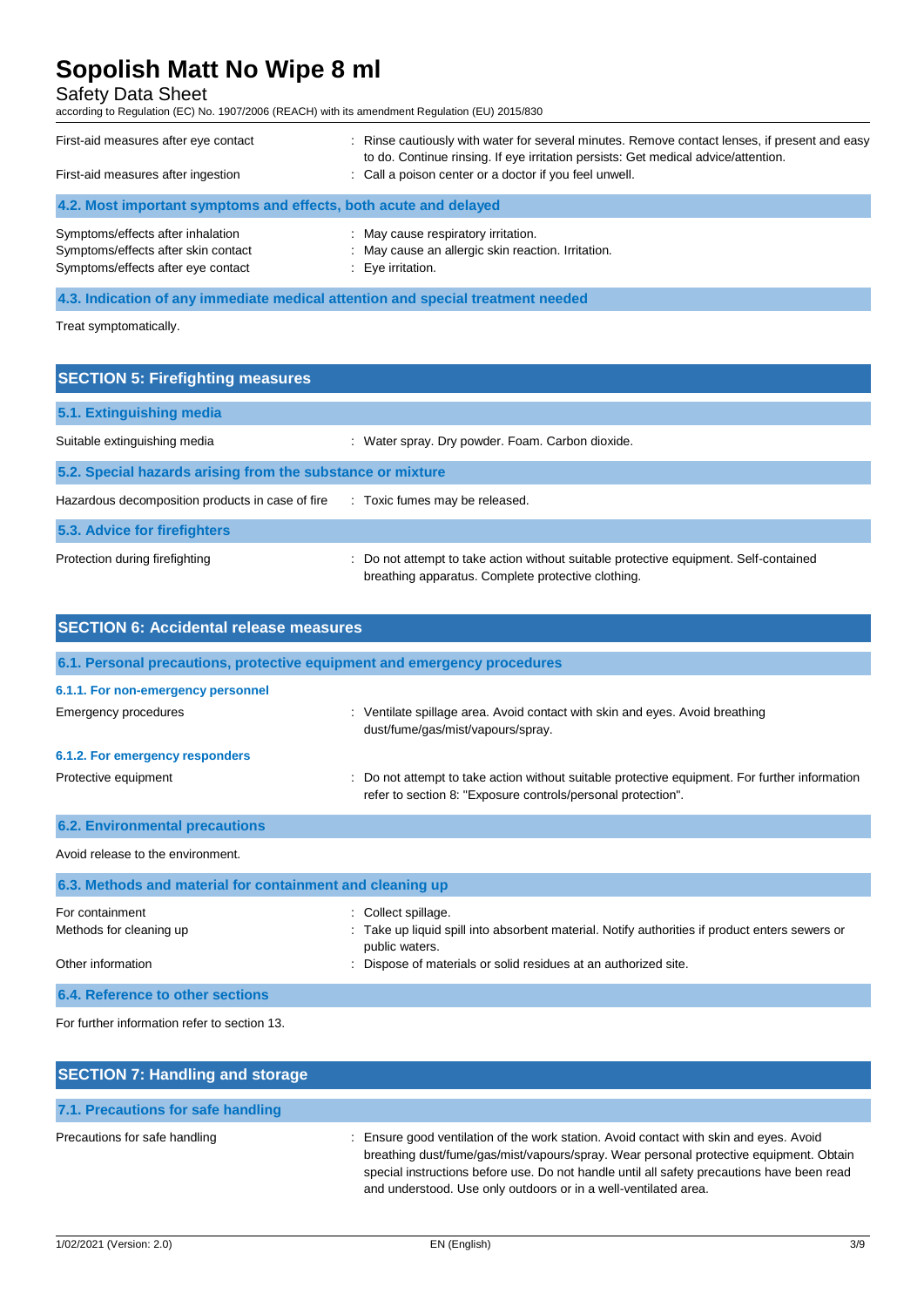Safety Data Sheet

according to Regulation (EC) No. 1907/2006 (REACH) with its amendment Regulation (EU) 2015/830

| Hygiene measures                                                  | : Contaminated work clothing should not be allowed out of the workplace. Wash<br>contaminated clothing before reuse. Do not eat, drink or smoke when using this product.<br>Always wash hands after handling the product. |
|-------------------------------------------------------------------|---------------------------------------------------------------------------------------------------------------------------------------------------------------------------------------------------------------------------|
| 7.2. Conditions for safe storage, including any incompatibilities |                                                                                                                                                                                                                           |

Storage conditions **in the state of the state of the Store in a well-ventilated place. Keep cool. Store locked up. Keep container tightly closed.** 

**7.3. Specific end use(s)**

No additional information available

### **SECTION 8: Exposure controls/personal protection**

#### **8.1. Control parameters**

No additional information available

**8.2. Exposure controls**

#### **Appropriate engineering controls:**

Ensure good ventilation of the work station.

# **Hand protection:** Protective gloves **Eye protection:**

Safety glasses

#### **Skin and body protection:**

Wear suitable protective clothing

#### **Respiratory protection:**

In case of insufficient ventilation, wear suitable respiratory equipment. [In case of inadequate ventilation] wear respiratory protection.

#### **Personal protective equipment symbol(s):**



**Environmental exposure controls:**

Avoid release to the environment.

| <b>SECTION 9: Physical and chemical properties</b>         |                     |  |
|------------------------------------------------------------|---------------------|--|
| 9.1. Information on basic physical and chemical properties |                     |  |
| Physical state                                             | $:$ Liquid          |  |
| Appearance                                                 | $:$ Liquid.         |  |
| Colour                                                     | $:$ milky.          |  |
| Odour                                                      | : characteristic.   |  |
| Odour threshold                                            | : No data available |  |
| pH                                                         | : No data available |  |
| Relative evaporation rate (butylacetate=1)                 | : No data available |  |
| Melting point                                              | $:$ Not applicable  |  |
| Freezing point                                             | : No data available |  |
| Boiling point                                              | No data available   |  |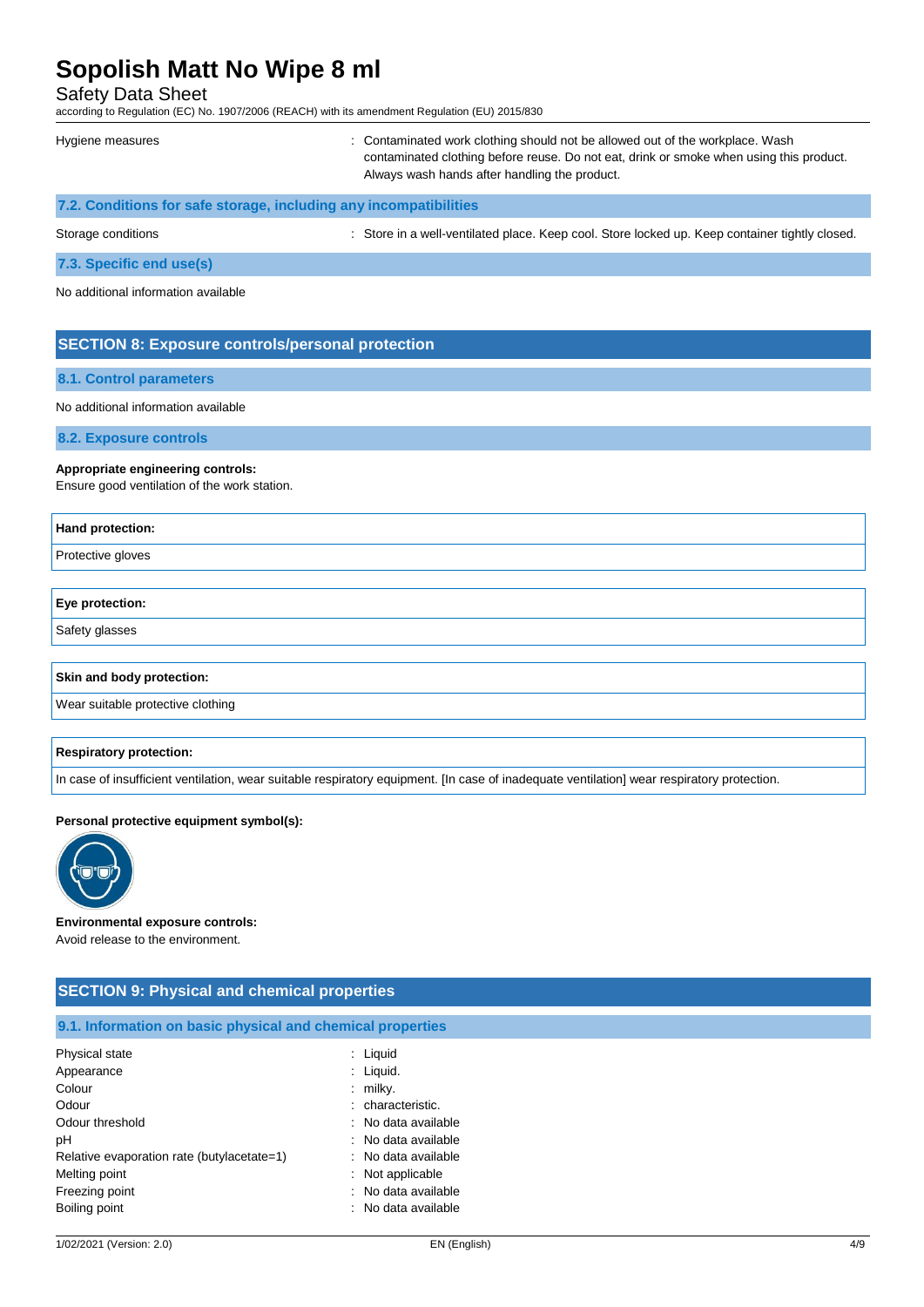# Safety Data Sheet

according to Regulation (EC) No. 1907/2006 (REACH) with its amendment Regulation (EU) 2015/830

| Flash point                                     | : No data available    |
|-------------------------------------------------|------------------------|
| Auto-ignition temperature                       | No data available      |
| Decomposition temperature                       | No data available      |
| Flammability (solid, gas)                       | Not applicable         |
| Vapour pressure                                 | No data available      |
| Relative vapour density at 20 °C                | : No data available    |
| Relative density                                | : No data available    |
| Density                                         | : 1,1 g/m <sup>3</sup> |
| Solubility                                      | No data available      |
| Partition coefficient n-octanol/water (Log Pow) | No data available      |
| Viscosity, kinematic                            | : No data available    |
| Viscosity, dynamic                              | No data available      |
| Explosive properties                            | No data available      |
| Oxidising properties                            | No data available      |
| <b>Explosive limits</b>                         | No data available      |

### **9.2. Other information**

No additional information available

## **SECTION 10: Stability and reactivity**

#### **10.1. Reactivity**

The product is non-reactive under normal conditions of use, storage and transport.

### **10.2. Chemical stability**

Stable under normal conditions.

**10.3. Possibility of hazardous reactions**

No dangerous reactions known under normal conditions of use.

**10.4. Conditions to avoid**

None under recommended storage and handling conditions (see section 7).

**10.5. Incompatible materials**

No additional information available

**10.6. Hazardous decomposition products**

Under normal conditions of storage and use, hazardous decomposition products should not be produced.

| <b>SECTION 11: Toxicological information</b>                                    |                                                                                                                                                                              |  |
|---------------------------------------------------------------------------------|------------------------------------------------------------------------------------------------------------------------------------------------------------------------------|--|
| 11.1. Information on toxicological effects                                      |                                                                                                                                                                              |  |
| Acute toxicity (oral)<br>Acute toxicity (dermal)<br>Acute toxicity (inhalation) | : Not classified<br>: Not classified<br>: Not classified                                                                                                                     |  |
| <b>HEMA (868-77-9)</b>                                                          |                                                                                                                                                                              |  |
| LD50 oral rat                                                                   | 5564 mg/kg bodyweight Animal: rat, Guideline: other: Appraisal of the safety of chem by<br>the Staff of the Division of Pharmacology, FDA, 1959 in food, drugs and cosmetics |  |
| LD50 dermal rabbit                                                              | > 5000 mg/kg bodyweight Animal: rabbit, Animal sex: male                                                                                                                     |  |

| > 2500 mg/kg bodyweight Animal: rat, Guideline: OECD Guideline 401 (Acute Oral<br>LD50 oral rat<br>Toxicity) | <b>HYDROXYCYCLOHEXYL PHENYL KETONE (947-19-3)</b> |  |  |
|--------------------------------------------------------------------------------------------------------------|---------------------------------------------------|--|--|
|                                                                                                              |                                                   |  |  |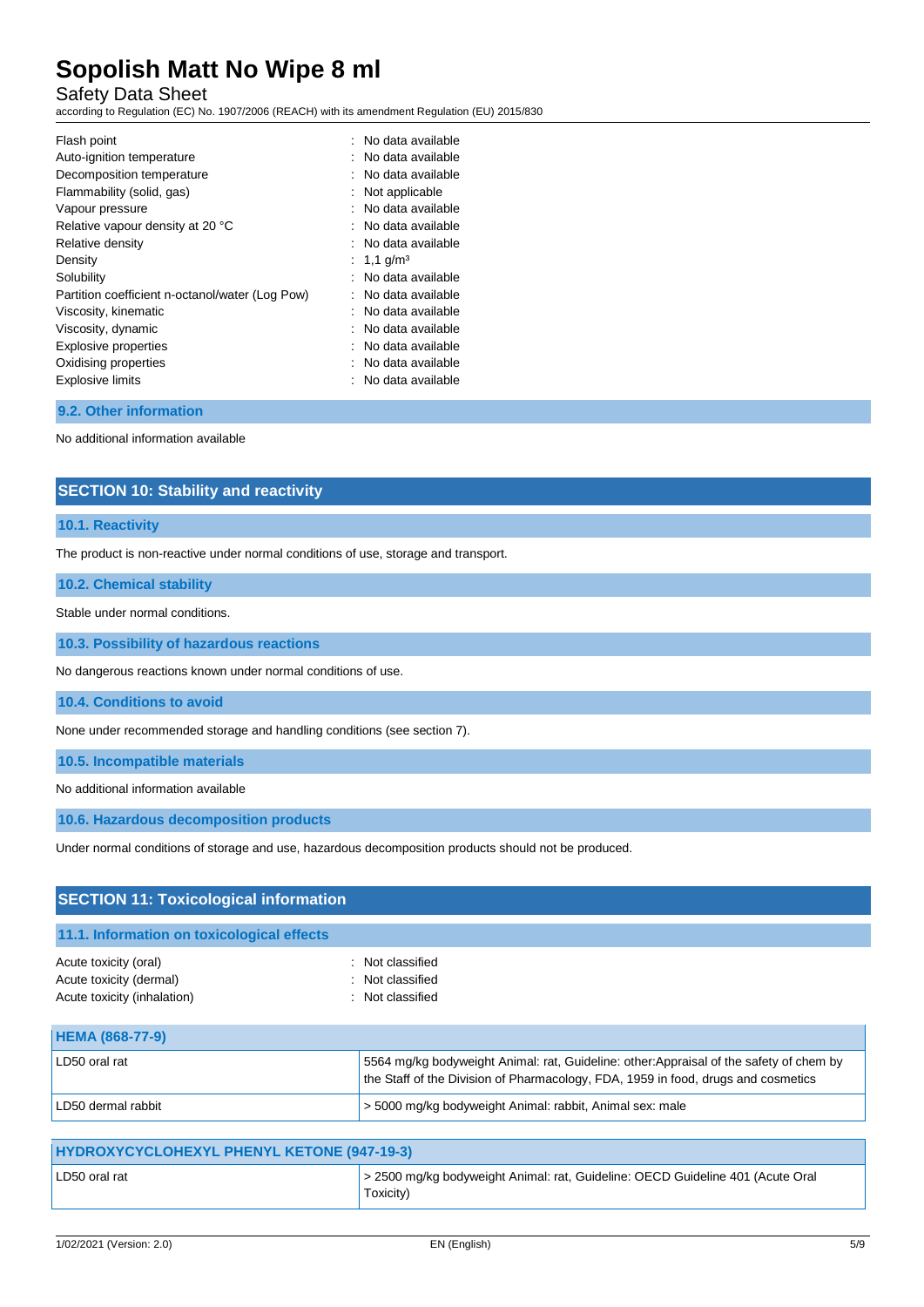# Safety Data Sheet

according to Regulation (EC) No. 1907/2006 (REACH) with its amendment Regulation (EU) 2015/830

| LD50 dermal rat            | S5000 mg/kg bodyweight Animal: rat, Guideline: OECD Guideline 402 (Acute Dermal<br>Toxicity) |
|----------------------------|----------------------------------------------------------------------------------------------|
| LC50 inhalation rat (mg/l) | > 1 mg/l air Animal: rat, Guideline: OECD Guideline 403 (Acute Inhalation Toxicity)          |

| TRIMETHYLBENZOYL DIPHENYLPHOSPHINE OXIDE (75980-60-8) |                                                                                                                                                                                                                                                                                     |  |
|-------------------------------------------------------|-------------------------------------------------------------------------------------------------------------------------------------------------------------------------------------------------------------------------------------------------------------------------------------|--|
| LD50 oral rat                                         | > 5000 mg/kg bodyweight Animal: rat, Guideline: OECD Guideline 401 (Acute Oral<br>Toxicity)                                                                                                                                                                                         |  |
| LD50 dermal rat                                       | > 2000 mg/kg bodyweight Animal: rat, Guideline: OECD Guideline 402 (Acute Dermal<br>Toxicity), Guideline: EU Method B.3 (Acute Toxicity (Dermal)), Guideline: EPA OPPTS<br>870.1200 (Acute Dermal Toxicity), Guideline: other: Japan MAFF Testing Guideline of 12<br>Nosan No. 8147 |  |

| <b>SILICA (7631-86-9)</b> |                                      |
|---------------------------|--------------------------------------|
| LD50 oral rat             | 3160 mg/kg Source: TOMES; HAZARDTEXT |
| LD50 dermal rabbit        | $\vert$ > 2000 mg/kg                 |
|                           |                                      |

| Skin corrosion/irritation         | Causes skin irritation.                |
|-----------------------------------|----------------------------------------|
| Serious eye damage/irritation     | : Causes serious eye irritation.       |
| Respiratory or skin sensitisation | : May cause an allergic skin reaction. |
| Germ cell mutagenicity            | : Not classified                       |
| Carcinogenicity                   | : Not classified                       |

| <b>SILICA (7631-86-9)</b>                         |                                                                                                                     |  |
|---------------------------------------------------|---------------------------------------------------------------------------------------------------------------------|--|
| IARC group                                        | 3 - Not classifiable                                                                                                |  |
| Reproductive toxicity                             | : Suspected of damaging fertility or the unborn child.                                                              |  |
| STOT-single exposure                              | : May cause respiratory irritation.                                                                                 |  |
| STOT-repeated exposure                            | : Not classified                                                                                                    |  |
| <b>HYDROXYCYCLOHEXYL PHENYL KETONE (947-19-3)</b> |                                                                                                                     |  |
| NOAEL (oral, rat, 90 days)                        | 300 mg/kg bodyweight Animal: rat, Guideline: OECD Guideline 408 (Repeated Dose 90-<br>Day Oral Toxicity in Rodents) |  |

| Aspiration hazard |  |
|-------------------|--|

: Not classified

| <b>SECTION 12: Ecological information</b>                                        |                                                                                       |
|----------------------------------------------------------------------------------|---------------------------------------------------------------------------------------|
| 12.1. Toxicity                                                                   |                                                                                       |
| Ecology - general<br>Hazardous to the aquatic environment, short-term<br>(acute) | : Very toxic to aquatic life with long lasting effects.<br>Not classified<br><b>.</b> |
| Hazardous to the aquatic environment, long-term<br>(chronic)                     | Not classified                                                                        |

| <b>HEMA (868-77-9)</b> |                                                                                                                                             |
|------------------------|---------------------------------------------------------------------------------------------------------------------------------------------|
| LC50 fish 1            | > 100 mg/l Test organisms (species): Oryzias latipes                                                                                        |
| EC50 Daphnia 1         | 380 mg/l Test organisms (species): Daphnia magna                                                                                            |
| EC50 72h algae $(1)$   | 836 mg/l Test organisms (species): Pseudokirchneriella subcapitata (previous names:<br>Raphidocelis subcapitata, Selenastrum capricornutum) |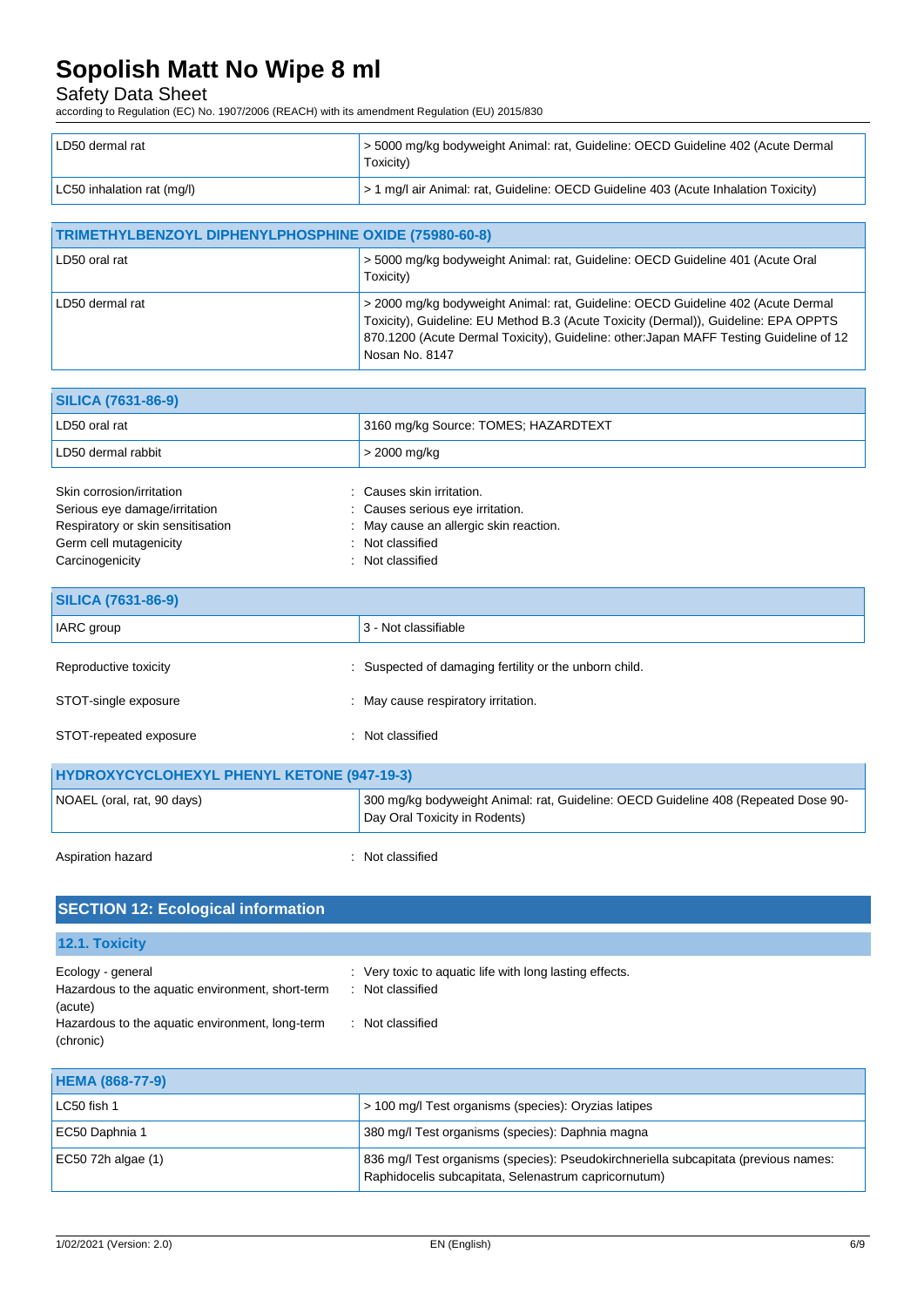# Safety Data Sheet

according to Regulation (EC) No. 1907/2006 (REACH) with its amendment Regulation (EU) 2015/830

| $EC50$ 72h algae (2) | 345 mg/l Test organisms (species): Pseudokirchneriella subcapitata (previous names:<br>Raphidocelis subcapitata, Selenastrum capricornutum) |
|----------------------|---------------------------------------------------------------------------------------------------------------------------------------------|
| LOEC (chronic)       | 49,6 mg/l Test organisms (species): Daphnia magna Duration: '21 d'                                                                          |
| NOEC (chronic)       | 24,1 mg/l Test organisms (species): Daphnia magna Duration: '21 d'                                                                          |

| <b>HYDROXYCYCLOHEXYL PHENYL KETONE (947-19-3)</b> |                                                                                                         |  |
|---------------------------------------------------|---------------------------------------------------------------------------------------------------------|--|
| LC50 fish 1                                       | 24 mg/l Test organisms (species): Danio rerio (previous name: Brachydanio rerio)                        |  |
| EC50 Daphnia 1                                    | 53,9 mg/l Test organisms (species): Daphnia magna                                                       |  |
| EC50 72h algae (1)                                | 14,4 mg/l Test organisms (species): Desmodesmus subspicatus (previous name:<br>Scenedesmus subspicatus) |  |
| EC50 72h algae (2)                                | 4,68 mg/l Test organisms (species): Desmodesmus subspicatus (previous name:<br>Scenedesmus subspicatus) |  |

| TRIMETHYLBENZOYL DIPHENYLPHOSPHINE OXIDE (75980-60-8) |                                                                                                                                                |
|-------------------------------------------------------|------------------------------------------------------------------------------------------------------------------------------------------------|
| EC50 Daphnia 1                                        | 3,53 mg/l Test organisms (species): Daphnia magna                                                                                              |
| EC50 72h algae $(1)$                                  | > 2,01 mg/l Test organisms (species): Pseudokirchneriella subcapitata (previous names:<br>Raphidocelis subcapitata, Selenastrum capricornutum) |

| <b>SILICA (7631-86-9)</b> |                          |
|---------------------------|--------------------------|
| LC50 fish 1               | 5000 mg/l Source: IUCLID |
| EC50 72h algae $(1)$      | 440 mg/l Source: IUCLID  |

#### **12.2. Persistence and degradability**

No additional information available

| <b>12.3. Bioaccumulative potential</b>          |                     |
|-------------------------------------------------|---------------------|
| <b>HEMA (868-77-9)</b>                          |                     |
| Partition coefficient n-octanol/water (Log Pow) | $0.42$ Source: ICSC |
|                                                 |                     |

**12.4. Mobility in soil**

No additional information available

**12.5. Results of PBT and vPvB assessment**

No additional information available

**12.6. Other adverse effects**

No additional information available

## **SECTION 13: Disposal considerations**

**13.1. Waste treatment methods**

Waste treatment methods : Dispose of contents/container in accordance with licensed collector's sorting instructions.

### **SECTION 14: Transport information**

In accordance with ADR / RID / IMDG / IATA / ADN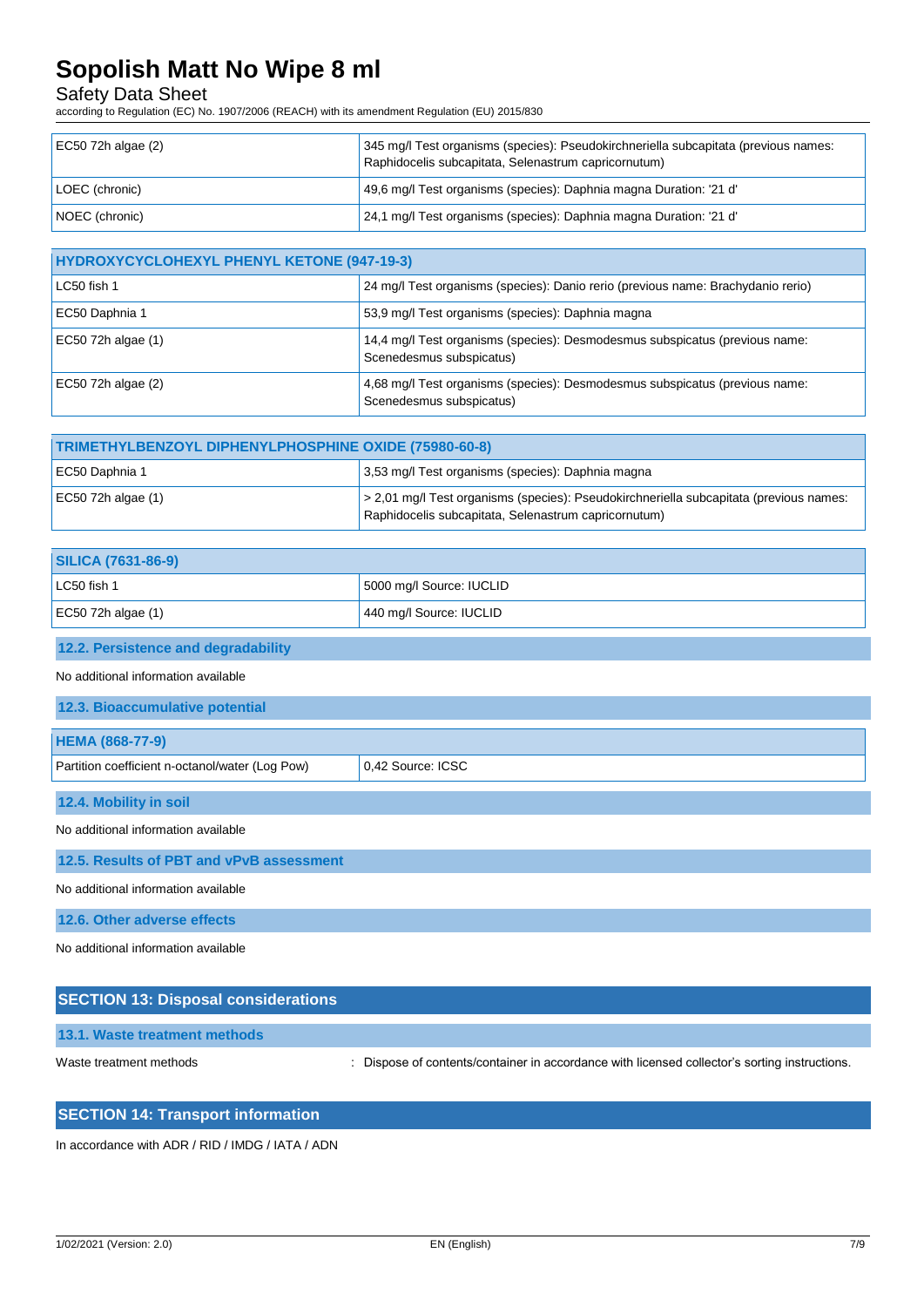Safety Data Sheet

according to Regulation (EC) No. 1907/2006 (REACH) with its amendment Regulation (EU) 2015/830

| 14.1. UN number                                                                                                                                                                                                |                                                                                                |
|----------------------------------------------------------------------------------------------------------------------------------------------------------------------------------------------------------------|------------------------------------------------------------------------------------------------|
| UN-No. (ADR)<br>UN-No. (IMDG)<br>UN-No. (IATA)<br>UN-No. (ADN)<br>UN-No. (RID)                                                                                                                                 | : Not applicable<br>Not applicable<br>: Not applicable<br>Not applicable<br>: Not applicable   |
| 14.2. UN proper shipping name                                                                                                                                                                                  |                                                                                                |
| Proper Shipping Name (ADR)<br>Proper Shipping Name (IMDG)<br>Proper Shipping Name (IATA)<br>Proper Shipping Name (ADN)<br>Proper Shipping Name (RID)                                                           | : Not applicable<br>Not applicable<br>: Not applicable<br>: Not applicable<br>: Not applicable |
| 14.3. Transport hazard class(es)                                                                                                                                                                               |                                                                                                |
| <b>ADR</b><br>Transport hazard class(es) (ADR)<br><b>IMDG</b><br>Transport hazard class(es) (IMDG)<br><b>IATA</b>                                                                                              | : Not applicable<br>: Not applicable                                                           |
| Transport hazard class(es) (IATA)<br><b>ADN</b><br>Transport hazard class(es) (ADN)<br><b>RID</b><br>Transport hazard class(es) (RID)                                                                          | : Not applicable<br>: Not applicable<br>: Not applicable                                       |
| 14.4. Packing group                                                                                                                                                                                            |                                                                                                |
| Packing group (ADR)<br>Packing group (IMDG)<br>Packing group (IATA)<br>Packing group (ADN)<br>Packing group (RID)                                                                                              | : Not applicable<br>: Not applicable<br>: Not applicable<br>Not applicable<br>: Not applicable |
| <b>14.5. Environmental hazards</b>                                                                                                                                                                             |                                                                                                |
| Dangerous for the environment<br>Marine pollutant<br>Other information                                                                                                                                         | : No<br>: No<br>No supplementary information available                                         |
| 14.6. Special precautions for user                                                                                                                                                                             |                                                                                                |
| <b>Overland transport</b><br>Not applicable<br><b>Transport by sea</b><br>Not applicable<br>Air transport<br>Not applicable<br>Inland waterway transport<br>Not applicable<br>Rail transport<br>Not applicable |                                                                                                |
| 14.7. Transport in bulk according to Annex II of Marpol and the IBC Code                                                                                                                                       |                                                                                                |

Not applicable